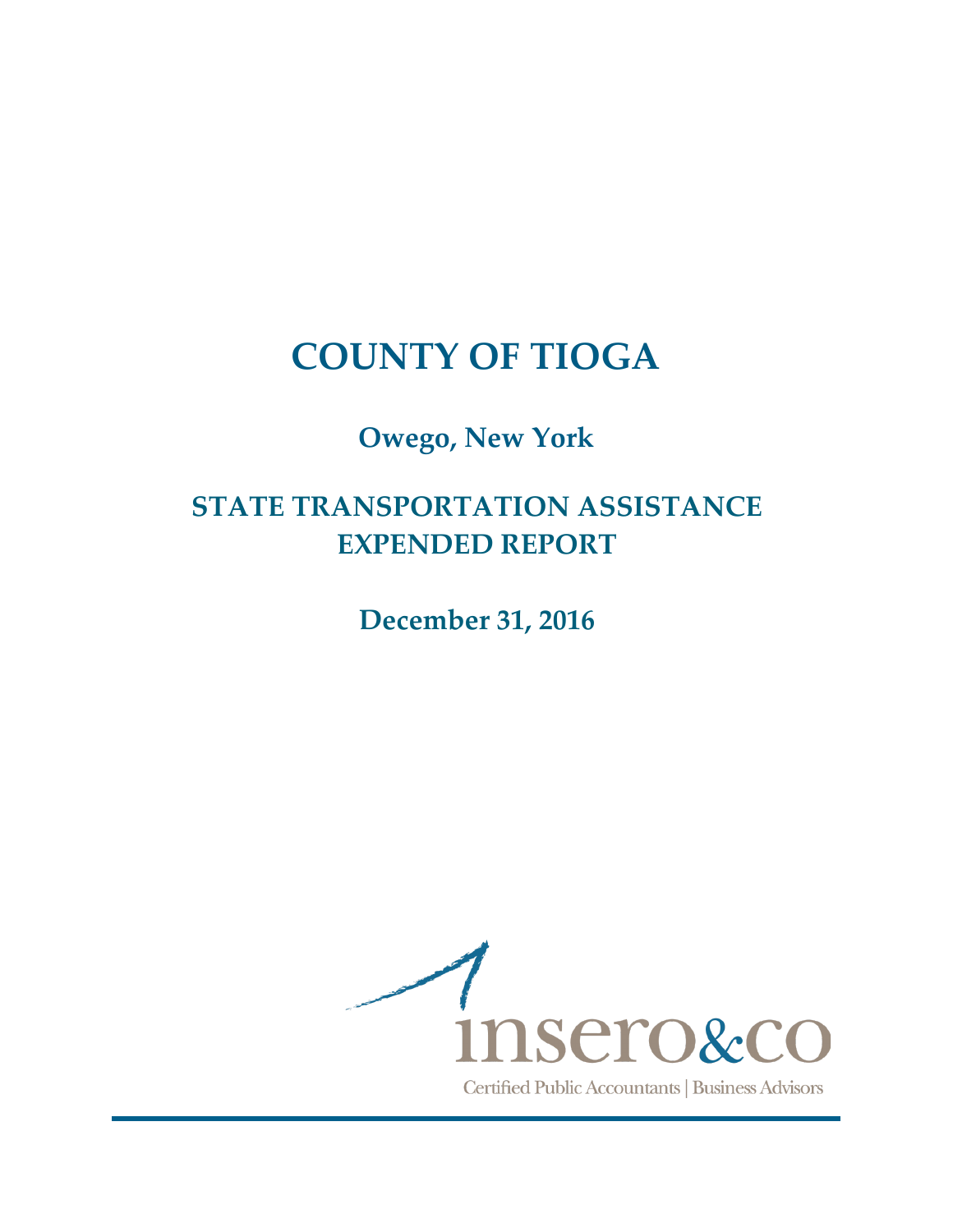### *COUNTY OF TIOGA* **STATE TRANSPORTATION ASSISTANCE EXPENDED REPORT**

### **TABLE OF CONTENTS DECEMBER 31, 2016**

| Report on Compliance and Controls Over State Transportation Assistance Expended<br>Based on an Audit of Financial Statements Performed in Accordance with |                |
|-----------------------------------------------------------------------------------------------------------------------------------------------------------|----------------|
|                                                                                                                                                           | $1 - 3$        |
|                                                                                                                                                           | $\overline{4}$ |
|                                                                                                                                                           |                |
| Schedule of Findings and Questioned Costs                                                                                                                 | 6              |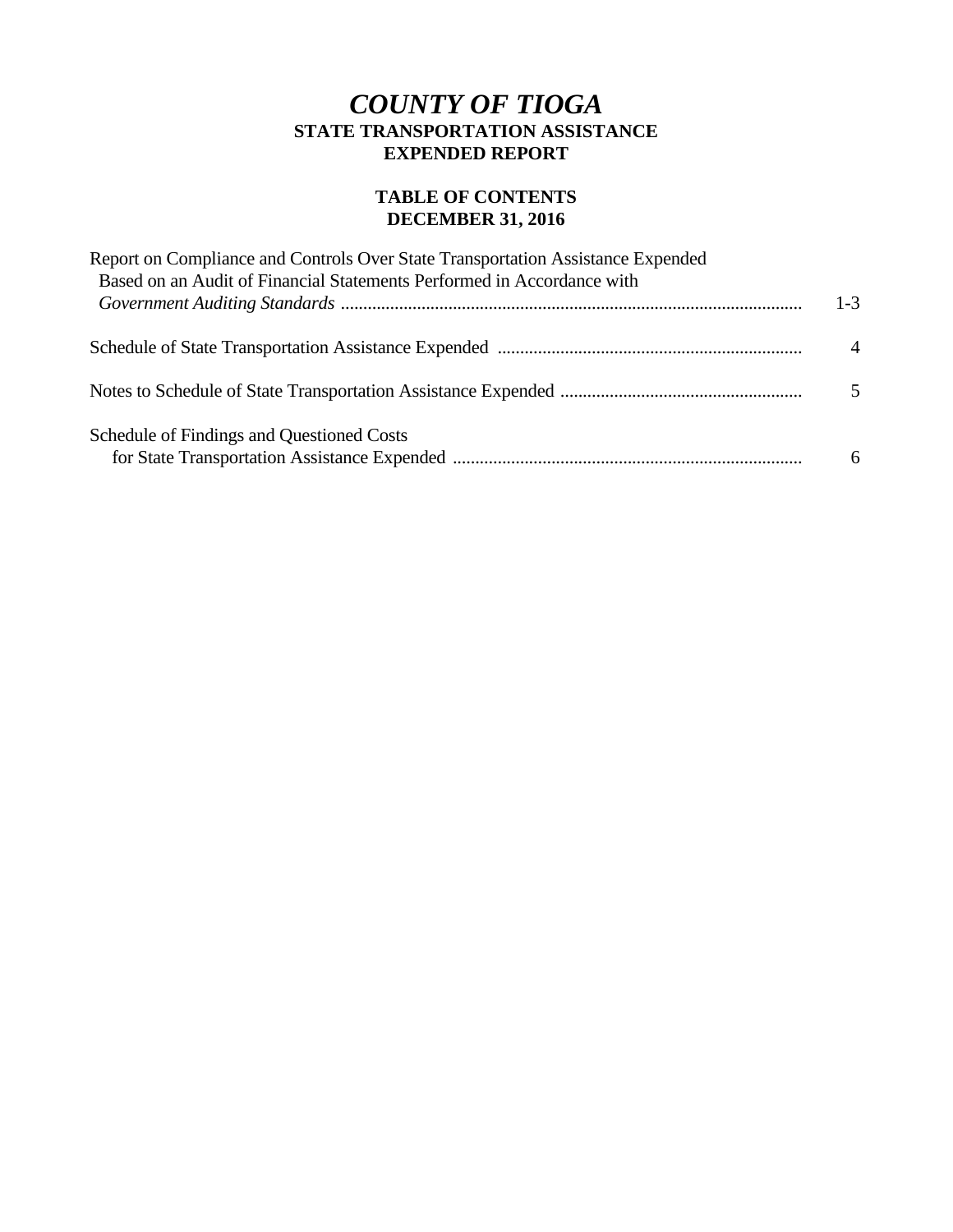

Certified Public Accountants | Business Advisors

### **REPORT ON COMPLIANCE AND CONTROLS OVER STATE TRANSPORTATION ASSISTANCE EXPENDED BASED ON AN AUDIT OF FINANCIAL STATEMENTS PERFORMED IN ACCORDANCE WITH** *GOVERNMENT AUDITING STANDARDS*

County Legislature County of Tioga Owego, New York

#### **Report on Compliance**

We have audited the County of Tioga's (the County) compliance with the types of compliance requirements described in Title 17 of the New York State Codes, Rules and Regulations (NYCRR) Part 43 that could have a direct and material effect on each of the County's state transportation assistance programs tested for the year ended December 31, 2016. The County's programs tested are identified in the summary of audit results section of the accompanying Schedule of Findings and Questioned Costs for State Transportation Assistance Expended.

#### *Management's Responsibility*

Management is responsible for compliance with the requirements of laws, regulations, contracts, and grants applicable to each state transportation assistance program tested.

### *Auditor's Responsibility*

Our responsibility is to express an opinion on compliance for each of the County's state transportation assistance programs tested based on our audit of the types of requirements referred to above.

We conducted our audit of compliance in accordance with auditing standards generally accepted in the United States of America; the standards applicable to financial audits contained in *Government Auditing Standards*, issued by the Comptroller General of the United States; and Title 17 of the NYCRR Part 43. Those standards and Title 17 of the NYCRR Part 43 require that we plan and perform the audit to obtain reasonable assurance about whether noncompliance with the types of compliance requirements referred to above that could have a direct and material effect on the state transportation assistance programs tested occurred. An audit includes examining, on a test basis, evidence about the County's compliance with those requirements and performing such other procedures as we considered necessary in the circumstances.

We believe that our audit provides a reasonable basis for our opinion on compliance for each state transportation assistance program tested. However, our audit does not provide a legal determination of the County's compliance.

**1**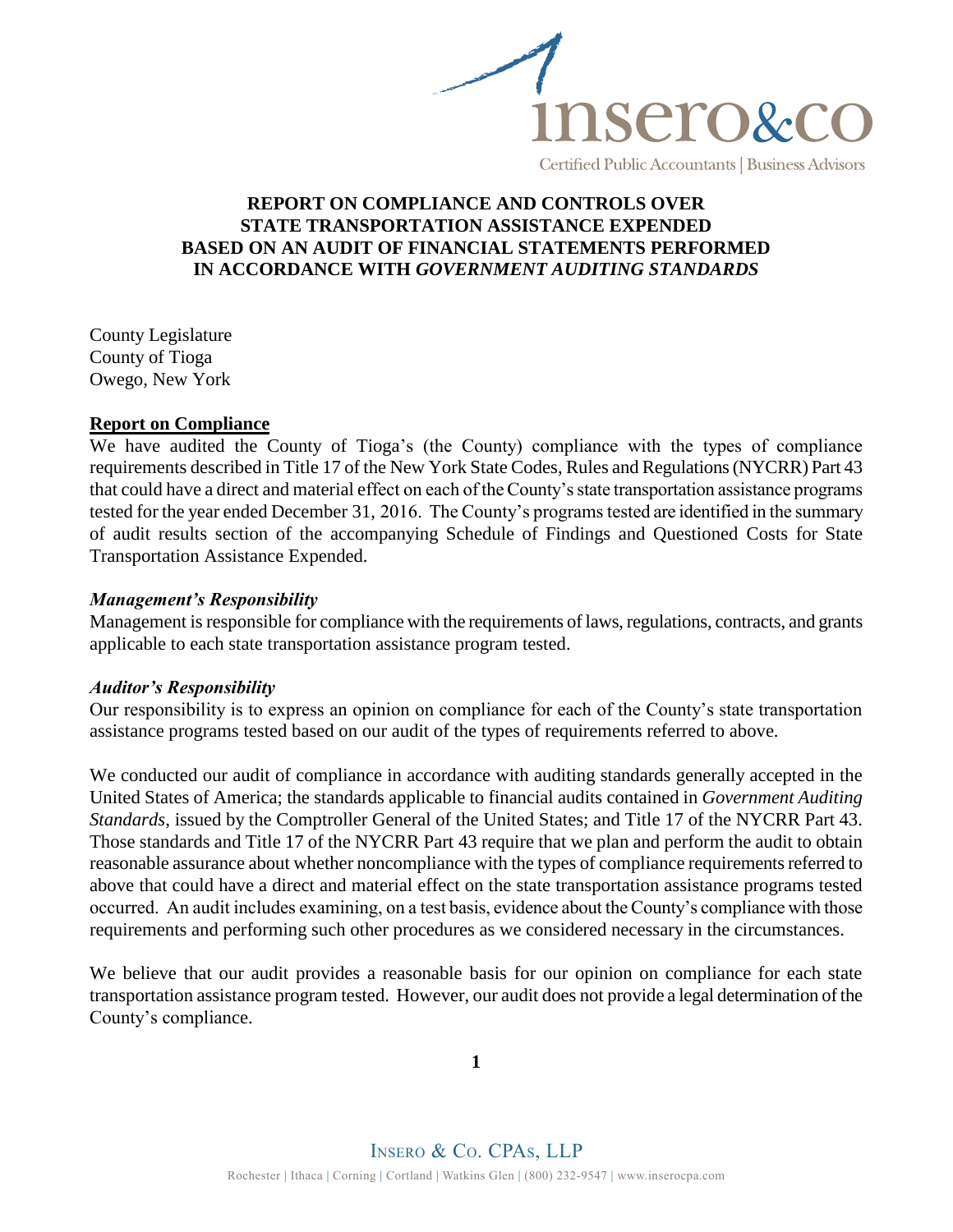### *Opinion on Each State Transportation Assistance Program Tested*

In our opinion, the County of Tioga complied, in all material respects, with the types of requirements referred to above that could have a direct and material effect on each of its state transportation assistance programs tested for the year ended December 31, 2016.

### **Report on Internal Control Over Compliance**

Management of the County of Tioga is responsible for establishing and maintaining effective internal control over compliance with the types of compliance requirements referred to above. In planning and performing our audit of compliance, we considered the County's internal control over compliance with the types of requirements that could have a direct and material effect on the state transportation assistance programs tested to determine the auditing procedures that are appropriate in the circumstances for the purpose of expressing an opinion on compliance for each state transportation assistance program and to test and report on internal control over compliance in accordance with Title 17 of the NYCRR Part 43, but not for the purpose of expressing an opinion on the effectiveness of internal control over compliance. Accordingly, we do not express an opinion on the effectiveness of the County's internal control over compliance.

A *deficiency in internal control over compliance* exists when the design or operation of a control over compliance does not allow management or employees, in the normal course of performing their assigned functions, to prevent, or detect and correct, noncompliance with a type of compliance requirement of a state transportation assistance program on a timely basis. A *material weakness in internal control over compliance* is a deficiency, or combination of deficiencies, in internal control over compliance, such that there is a reasonable possibility that material noncompliance with a type of compliance requirement of a state transportation assistance program will not be prevented, or detected and corrected, on a timely basis. A *significant deficiency in internal control over compliance* is a deficiency, or a combination of deficiencies, in internal control over compliance with a type of compliance requirement of a state transportation assistance program that is less severe than a material weakness in internal control over compliance, yet important enough to merit attention by those charged with governance.

Our consideration of internal control over compliance was for the limited purpose described in the first paragraph of this section and was not designed to identify all deficiencies in internal control over compliance that might be material weaknesses or significant deficiencies. We did not identify any deficiencies in internal control over compliance that we consider to be material weaknesses. However, material weaknesses may exist that have not been identified.

The purpose of this report on internal control over compliance is solely to describe the scope of our testing of internal control over compliance and the results of that testing based on the requirements of the New York State Department of Transportation. Accordingly, this report is not suitable for any other purpose.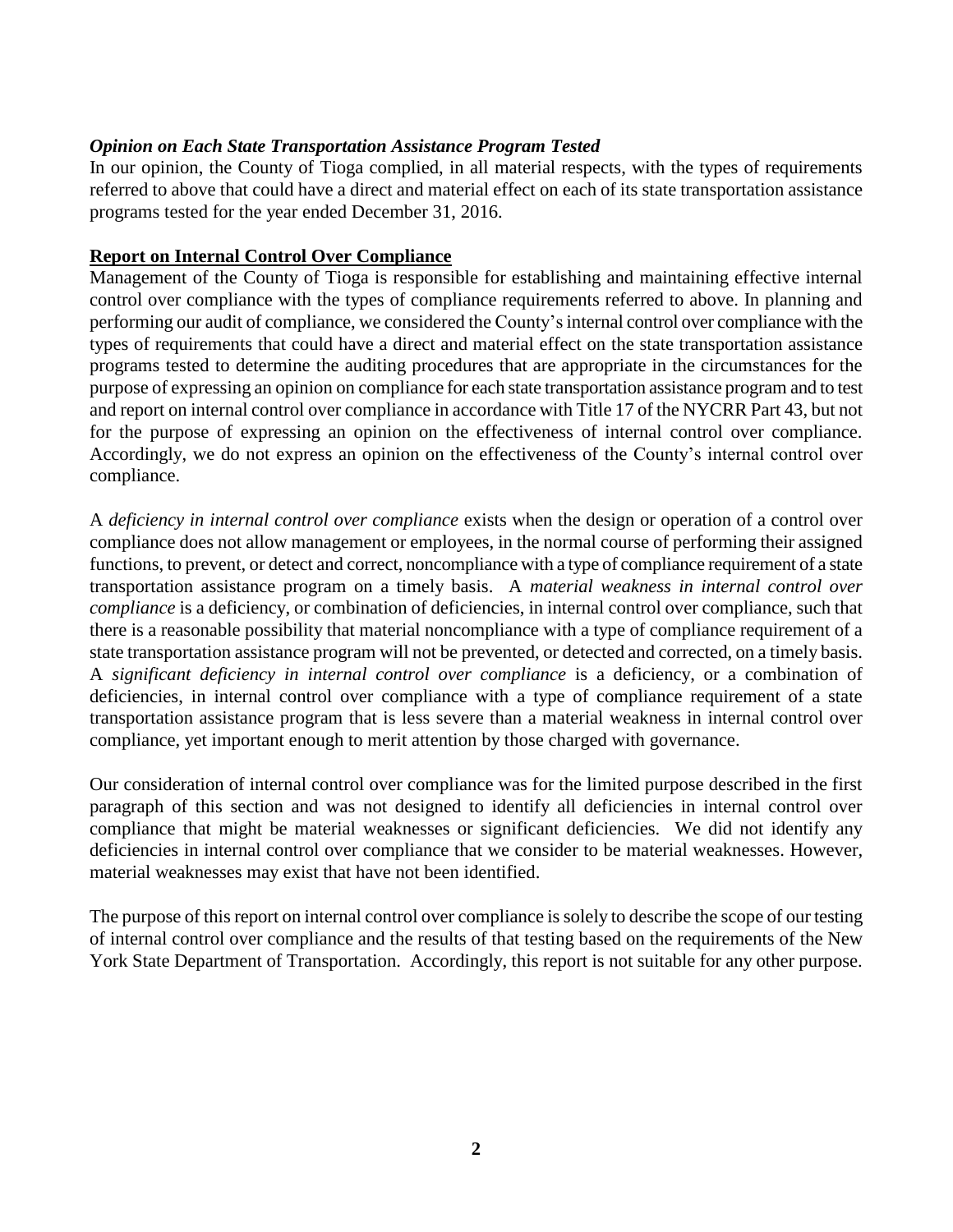### **Schedule of State Transportation Assistance Expended**

We have audited the financial statements of the County of Tioga as of December 31, 2016 and for the year ended December 31, 2016, and have issued our report thereon dated February 19, 2018. Our audit was performed for the purpose of forming an opinion on the County of Tioga's financial statements taken as a whole. The accompanying Schedule of State Transportation Assistance Expended is presented for purposes of additional analysis as required by Title 17 of the NYCRR Part 43, and is not a required part of the financial statements. Such information is the responsibility of management and was derived from and relates directly to the underlying accounting and other records used to prepare the financial statements. The information has been subjected to the auditing procedures applied in the audit of the financial statements and certain additional procedures, including comparing and reconciling such information directly to the underlying accounting and other records used to prepare the financial statements or to the financial statements themselves, and other additional procedures in accordance with auditing standards generally accepted in the United States of America. In our opinion, the Schedule of State Transportation Assistance Expended is fairly stated in all material respects in relation to the financial statements as a whole.

Respectfully Submitted,

nsero r Co. CPA, LLP

Insero & Co. CPAs, LLP Certified Public Accountants

Ithaca, New York February 19, 2018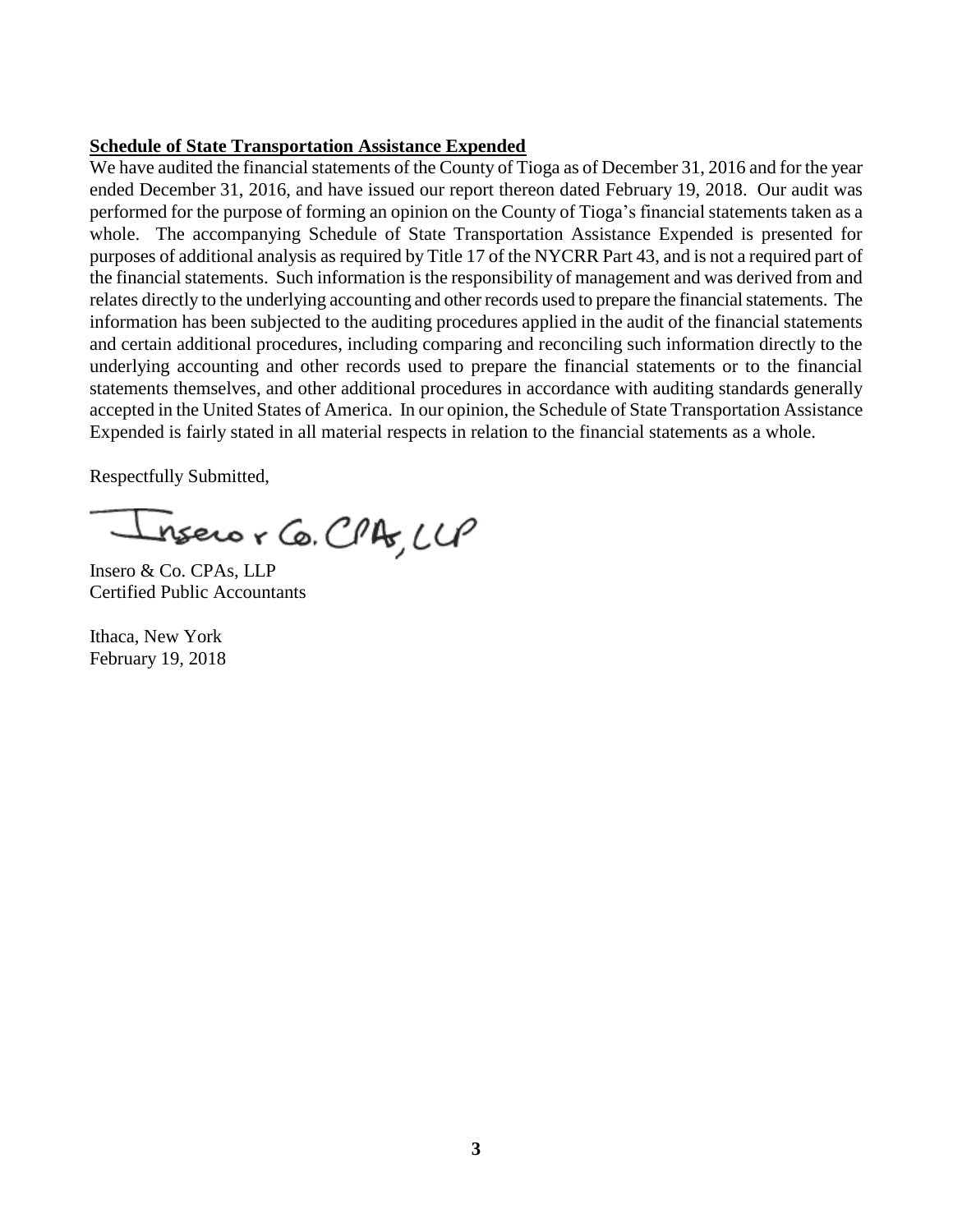### **SCHEDULE OF STATE TRANSPORTATION ASSISTANCE EXPENDED DECEMBER 31, 2016**

| <b>Program</b>                                                                                                                          | <b>NYSDOT</b><br>Contract/ |                            |
|-----------------------------------------------------------------------------------------------------------------------------------------|----------------------------|----------------------------|
| <b>Title</b>                                                                                                                            | <b>Ref. Number</b>         | <b>Expenditures</b>        |
| Consolidated Local Street and Highway Improvement Program -<br><b>Capital Reimbursement Component</b><br><b>Extreme Winter Recovery</b> | 970000<br>970000           | \$<br>1,141,670<br>106,499 |
| <b>State Transportation Operating Assistance</b>                                                                                        | N/A                        | 69,116                     |
| State Match for Federal Aid Bridge Preventative Maintenance<br>Projects                                                                 | D034910                    | 33,695                     |
| <b>Total</b>                                                                                                                            |                            | \$<br>1,350,980            |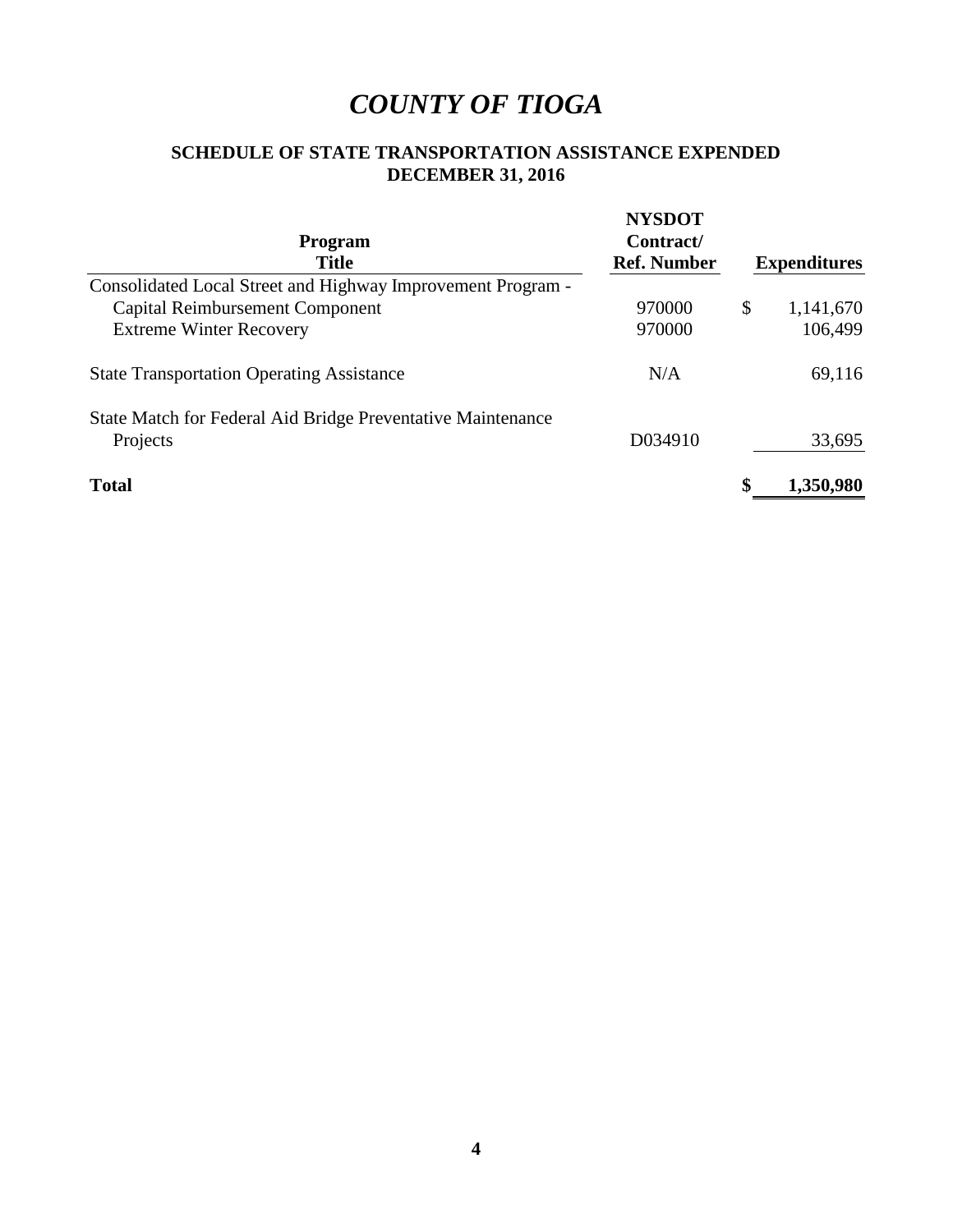### **NOTES TO SCHEDULE OF STATE TRANSPORTATION ASSISTANCE EXPENDED DECEMBER 31, 2016**

#### *Note 1* **General**

The accompanying Schedule of State Transportation Assistance Expended presents the activity of all financial assistance programs provided by the New York State Department of Transportation to the County of Tioga.

#### *Note 2* **Basis of Accounting**

The accompanying Schedule of State Transportation Assistance Expended is presented using the accrual basis of accounting.

#### *Note 3* **Matching Cost**

Costs associated with the federal and local shares of Federal Aid Highway and Bridge Preventative Maintenance projects are not included in the reported expenditures.